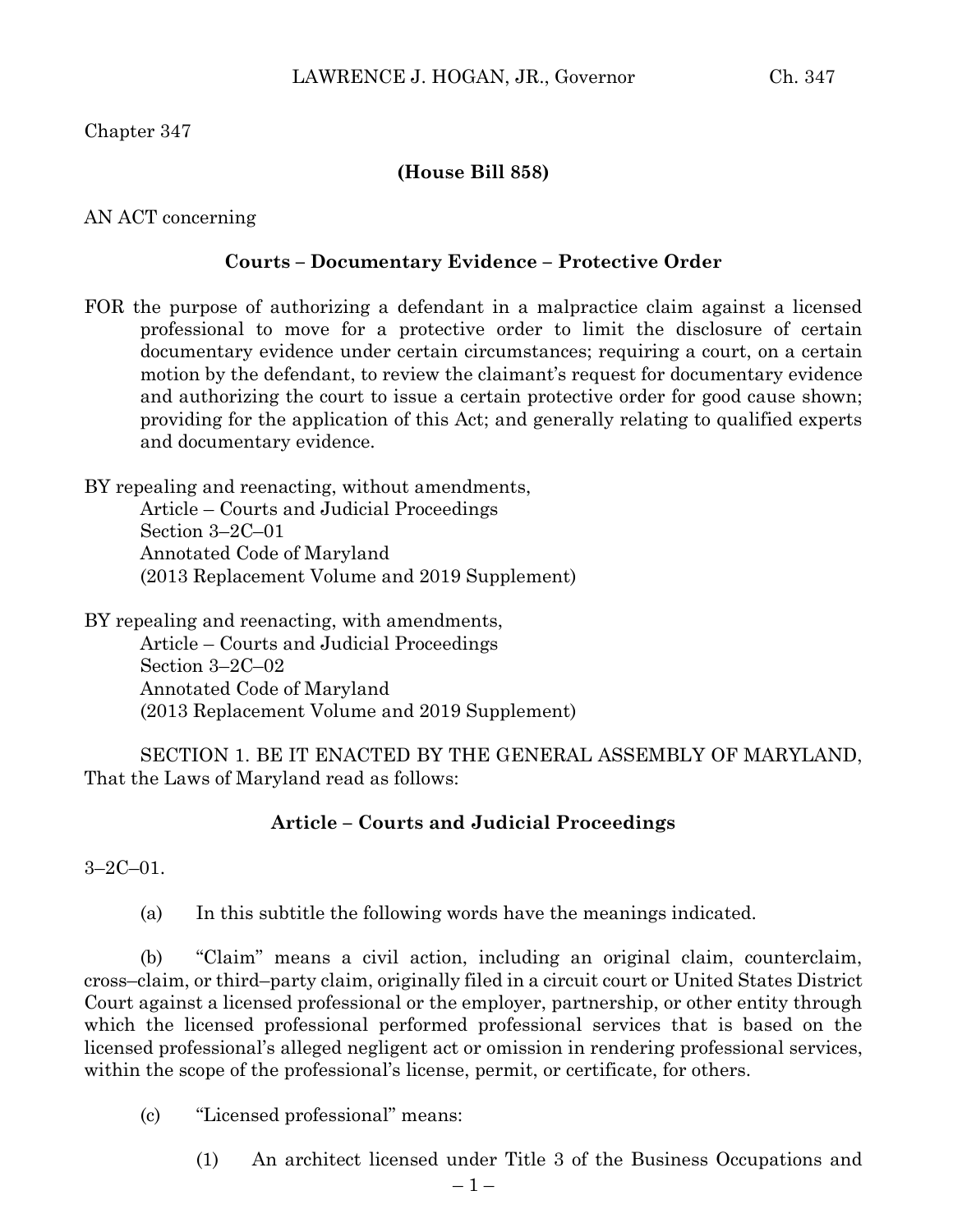Professions Article;

(2) An interior designer certified under Title 8 of the Business Occupations and Professions Article;

(3) A landscape architect licensed under Title 9 of the Business Occupations and Professions Article;

(4) A professional engineer licensed under Title 14 of the Business Occupations and Professions Article; or

(5) A professional land surveyor or property line surveyor licensed under Title 15 of the Business Occupations and Professions Article.

(d) (1) "Qualified expert" means an individual who is a licensed professional, or comparably licensed or certified professional under the laws of another jurisdiction, knowledgeable in the accepted standard of care in the same discipline as the licensed professional against whom a claim is filed.

(2) "Qualified expert" does not include:

- (i) A party to the claim;
- (ii) An employee or partner of a party;

(iii) An employee or stockholder of a professional corporation of which a party is a stockholder; or

(iv) A person having a financial interest in the outcome of the claim.

3–2C–02.

(a) (1) Except as provided in subsections (b) and (c) of this section, a claim shall be dismissed, without prejudice, if the claimant fails to file a certificate of a qualified expert with the court.

(2) A certificate of a qualified expert shall:

(i) Contain a statement from a qualified expert attesting that the licensed professional failed to meet an applicable standard of professional care;

(ii) Subject to the provisions of subsections (b) and (c) of this section, be filed within 90 days after the claim is filed; and

(iii) Be served on all other parties to the claim or the parties' attorneys of record in accordance with the Maryland Rules.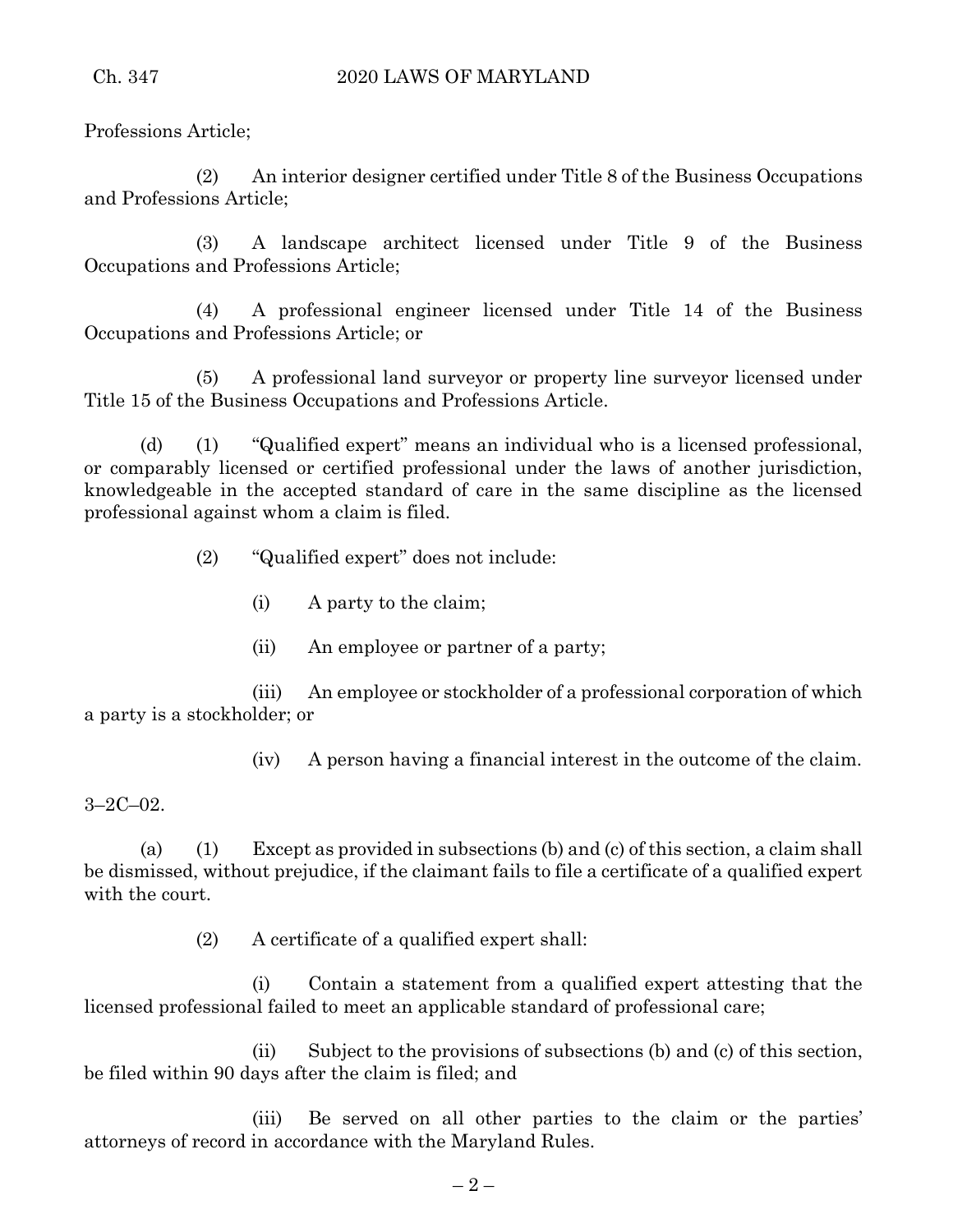(b) (1) **[**Upon**] SUBJECT TO PARAGRAPH (2) OF THIS SUBSECTION, ON** written request made by the claimant within 30 days of the date the claim is served, the defendant shall produce documentary evidence that would be otherwise discoverable, if the documentary evidence is reasonably necessary in order to obtain a certificate of a qualified expert.

(2) **(I) THE DEFENDANT MAY MOVE FOR A PROTECTIVE ORDER TO LIMIT THE DISCLOSURE OF DOCUMENTARY EVIDENCE REQUESTED UNDER THIS SUBSECTION TO PROTECT THE DEFENDANT FROM ANNOYANCE, EMBARRASSMENT, OPPRESSION, OR UNDUE BURDEN OR EXPENSE.**

**(II) ON MOTION BY THE DEFENDANT UNDER THIS PARAGRAPH, THE COURT:**

**1. SHALL REVIEW THE CLAIMANT'S REQUEST FOR DOCUMENTARY EVIDENCE; AND** 

**2. FOR GOOD CAUSE SHOWN, MAY ISSUE A PROTECTIVE ORDER SPECIFYING THE DOCUMENTARY EVIDENCE THAT THE DEFENDANT IS REQUIRED TO PRODUCE.**

**(3)** The time for filing a certificate of a qualified expert shall begin on the date on which the defendant's production of the documentary evidence under paragraph (1) **OR (2)** of this subsection is completed.

**[**(3)**] (4)** The defendant's failure to produce the requested documentary evidence under paragraph (1) **OR (2)** of this subsection shall constitute a waiver of the requirement that the claimant file a certificate of a qualified expert as to that defendant.

(c) (1) Upon written request by the claimant and a finding of good cause by the court, the court may waive or modify the requirement for the filing of the certificate of a qualified expert.

(2) The time for filing the certificate of merit of a qualified expert shall be suspended until the court rules on the request and, absent an order to the contrary, the certificate shall be filed within 90 days of the court's ruling.

(d) Discovery by the defendant as to the basis of the certificate of a qualified expert shall be available.

SECTION 2. AND BE IT FURTHER ENACTED, That this Act shall be construed to apply only prospectively and may not be applied or interpreted to have any effect on or application to any claim filed before the effective date of this Act.